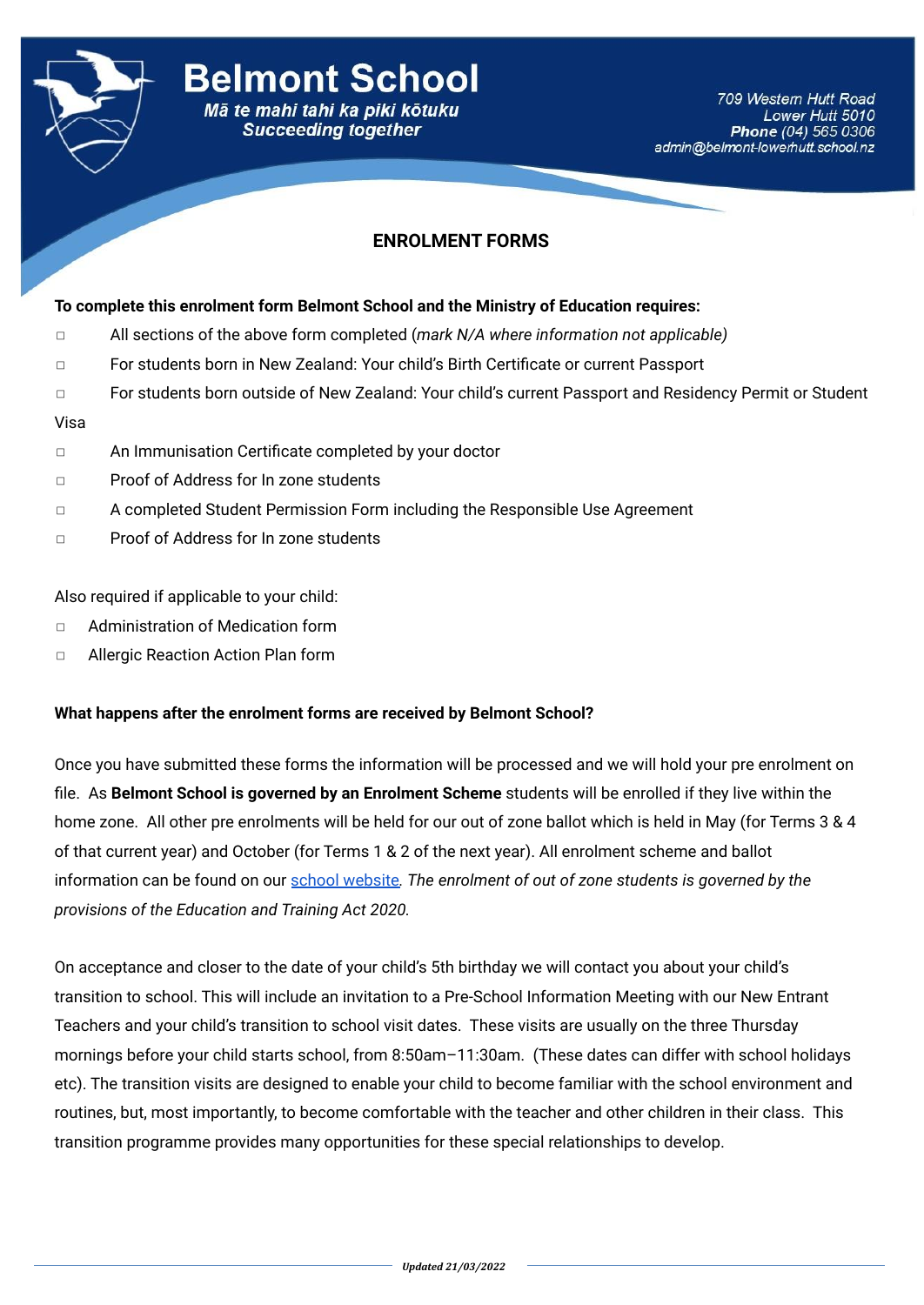| <b>STUDENT DETAILS</b>                                                                             |                                 |                                                                                                           |                        |
|----------------------------------------------------------------------------------------------------|---------------------------------|-----------------------------------------------------------------------------------------------------------|------------------------|
| Legal Names: (Legal Names are the names that appear on this child's Birth Certificate or Passport) |                                 |                                                                                                           |                        |
|                                                                                                    |                                 | Preferred Names: (These are the names that this child is known by. These may be the same as legals names) |                        |
|                                                                                                    | <b>Legal Names</b>              |                                                                                                           | <b>Preferred Names</b> |
| <b>First Name</b>                                                                                  |                                 | <b>First Name</b>                                                                                         |                        |
| <b>Middle Name</b>                                                                                 |                                 | Middle Name                                                                                               |                        |
| Last Name                                                                                          |                                 | Last Name                                                                                                 |                        |
| Date of Birth                                                                                      |                                 | Gender                                                                                                    |                        |
| <b>Home Address</b>                                                                                | <b>Street Number &amp; Name</b> |                                                                                                           |                        |
|                                                                                                    | Town & Postcode                 |                                                                                                           |                        |
| <b>STUDENT ETHNIC INFORMATION</b>                                                                  |                                 |                                                                                                           |                        |
| <b>Ethnicity 1</b>                                                                                 |                                 | <b>Ethnicity 2</b>                                                                                        |                        |
| Iwi 1 (if Māori)                                                                                   |                                 | Iwi 2 (if Māori)                                                                                          |                        |
| Country of Birth                                                                                   |                                 | Country of Citzenship                                                                                     |                        |
| Date Entered New Zealand<br>(if not born in NZ)                                                    |                                 |                                                                                                           |                        |
| Languages                                                                                          | Child's First Language          |                                                                                                           |                        |
|                                                                                                    | Other languages spoken          |                                                                                                           |                        |
|                                                                                                    |                                 | <b>EARLY CHILDHOOD EDUCATION (ECE)</b>                                                                    |                        |
|                                                                                                    | Main ECE                        | 2nd ECE                                                                                                   | 3rd ECE                |
| Name of ECE                                                                                        |                                 |                                                                                                           |                        |
| Age when attending                                                                                 |                                 |                                                                                                           |                        |
| No. of regular hours<br>attending per week                                                         |                                 |                                                                                                           |                        |
| OTHER EDUCATION ATTENDED IF NOT A NEW ENTRANT APPLICATION                                          |                                 |                                                                                                           |                        |
| <b>Previous or Current School</b><br>(if applicable)                                               |                                 |                                                                                                           |                        |
| <b>Current Year Level</b>                                                                          |                                 |                                                                                                           |                        |
| <b>SIBLINGS</b>                                                                                    |                                 |                                                                                                           |                        |
| Position of child in family<br>(eg 1 of 2)                                                         |                                 | Current siblings at Belmont<br>(name and year)                                                            |                        |
| Younger siblings<br>(name and date of birth)                                                       |                                 | Former siblings at Belmont<br>(name and year)                                                             |                        |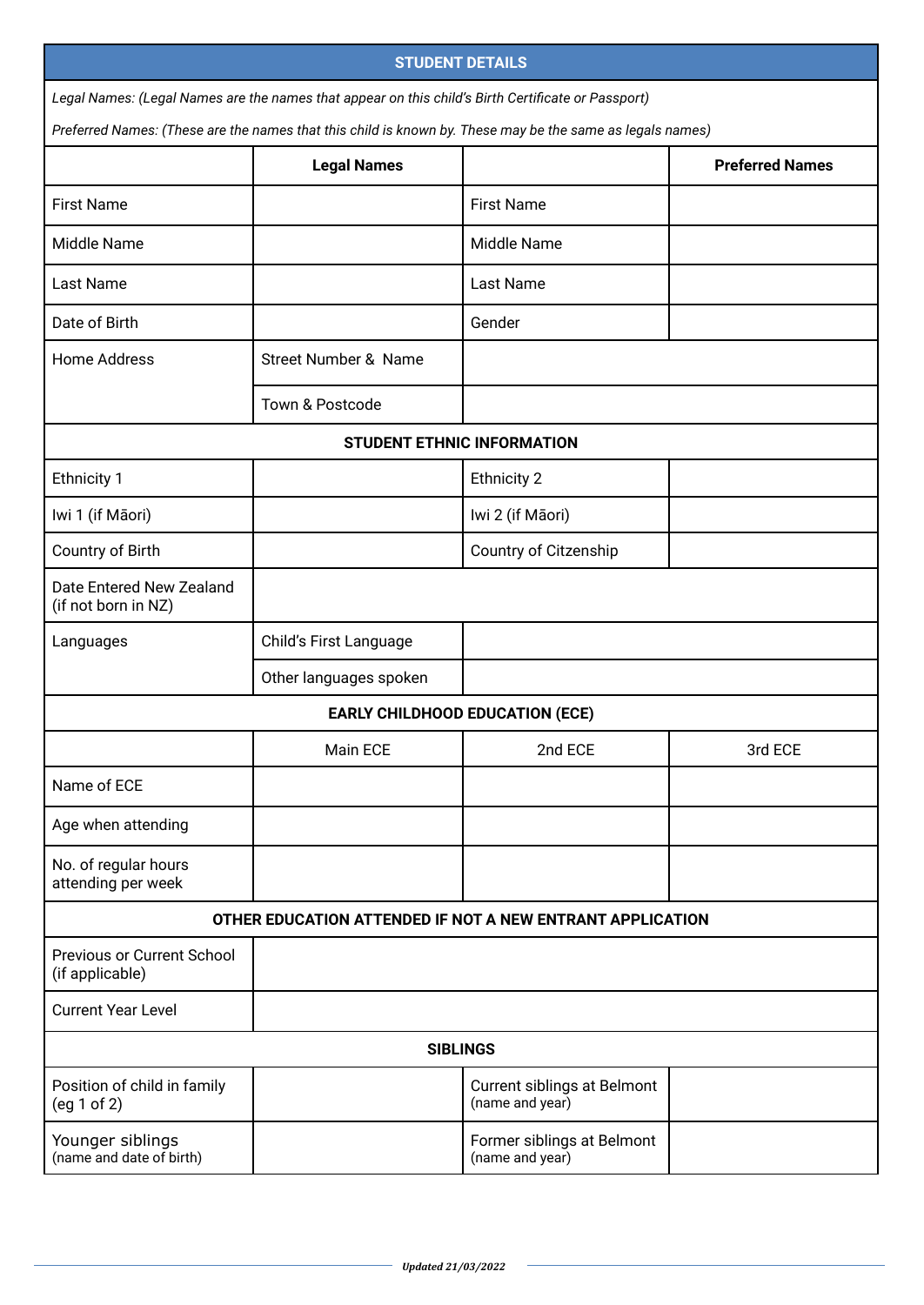| <b>PRIMARY CONTACTS</b>                                                                                                                                                       |                                                                                                                                                                                                                                         |                    |                           |                                    |
|-------------------------------------------------------------------------------------------------------------------------------------------------------------------------------|-----------------------------------------------------------------------------------------------------------------------------------------------------------------------------------------------------------------------------------------|--------------------|---------------------------|------------------------------------|
|                                                                                                                                                                               | <b>Primary Contact 1</b>                                                                                                                                                                                                                |                    | <b>Primary Contact 2</b>  |                                    |
| Name                                                                                                                                                                          |                                                                                                                                                                                                                                         |                    |                           |                                    |
| Relationship to child                                                                                                                                                         |                                                                                                                                                                                                                                         |                    |                           |                                    |
| <b>Address</b>                                                                                                                                                                | Street no & name:                                                                                                                                                                                                                       |                    | Street no & name:         |                                    |
|                                                                                                                                                                               | Town & postcode:                                                                                                                                                                                                                        |                    | Town & postcode:          |                                    |
| Phone                                                                                                                                                                         | Home:<br>Mobile:<br>Work:                                                                                                                                                                                                               |                    | Home:<br>Mobile:<br>Work: |                                    |
| Email for school<br>correspondence                                                                                                                                            |                                                                                                                                                                                                                                         |                    |                           |                                    |
| Occupation                                                                                                                                                                    |                                                                                                                                                                                                                                         |                    |                           |                                    |
| Languages spoken                                                                                                                                                              |                                                                                                                                                                                                                                         |                    |                           |                                    |
| Child lives with<br>(please circle)                                                                                                                                           | <b>Both Parents</b><br>Mother                                                                                                                                                                                                           | Father             |                           | <b>Shared Custody</b><br>Caregiver |
| Other information such as<br>Restricted Access, Court<br>Orders                                                                                                               | If a protection order or court order exists for your child, please ensure that copies are attached to<br>this enrolment. Feel free to make an appointment with the Principal if you wish to discuss the<br>circumstances in confidence. |                    |                           |                                    |
|                                                                                                                                                                               | <b>STUDENT AND EMERGENCY CONTACTS</b>                                                                                                                                                                                                   |                    |                           |                                    |
| These contacts will be used to notify of any student sickness, absences etc. Please include primary contacts below and<br>list them in priority order                         |                                                                                                                                                                                                                                         |                    |                           |                                    |
|                                                                                                                                                                               | <b>1st Contact</b>                                                                                                                                                                                                                      | <b>2nd Contact</b> |                           | <b>3rd Contact</b>                 |
| Name                                                                                                                                                                          |                                                                                                                                                                                                                                         |                    |                           |                                    |
| Best contact ph number                                                                                                                                                        |                                                                                                                                                                                                                                         |                    |                           |                                    |
| Relationship to child                                                                                                                                                         |                                                                                                                                                                                                                                         |                    |                           |                                    |
| Lives with child (Yes/No)                                                                                                                                                     |                                                                                                                                                                                                                                         |                    |                           |                                    |
| Can be contacted in an<br>emergency (Yes/No)                                                                                                                                  |                                                                                                                                                                                                                                         |                    |                           |                                    |
| Can collect child in an<br>emergency (Yes/No)                                                                                                                                 |                                                                                                                                                                                                                                         |                    |                           |                                    |
| <b>EMERGENCY EVACUATION</b>                                                                                                                                                   |                                                                                                                                                                                                                                         |                    |                           |                                    |
| In addition to the above, the following people can collect my child from Belmont School if there was an emergency<br>evacuation and I/we could not get there to collect them. |                                                                                                                                                                                                                                         |                    |                           |                                    |
| Names & phone numbers:                                                                                                                                                        |                                                                                                                                                                                                                                         |                    |                           |                                    |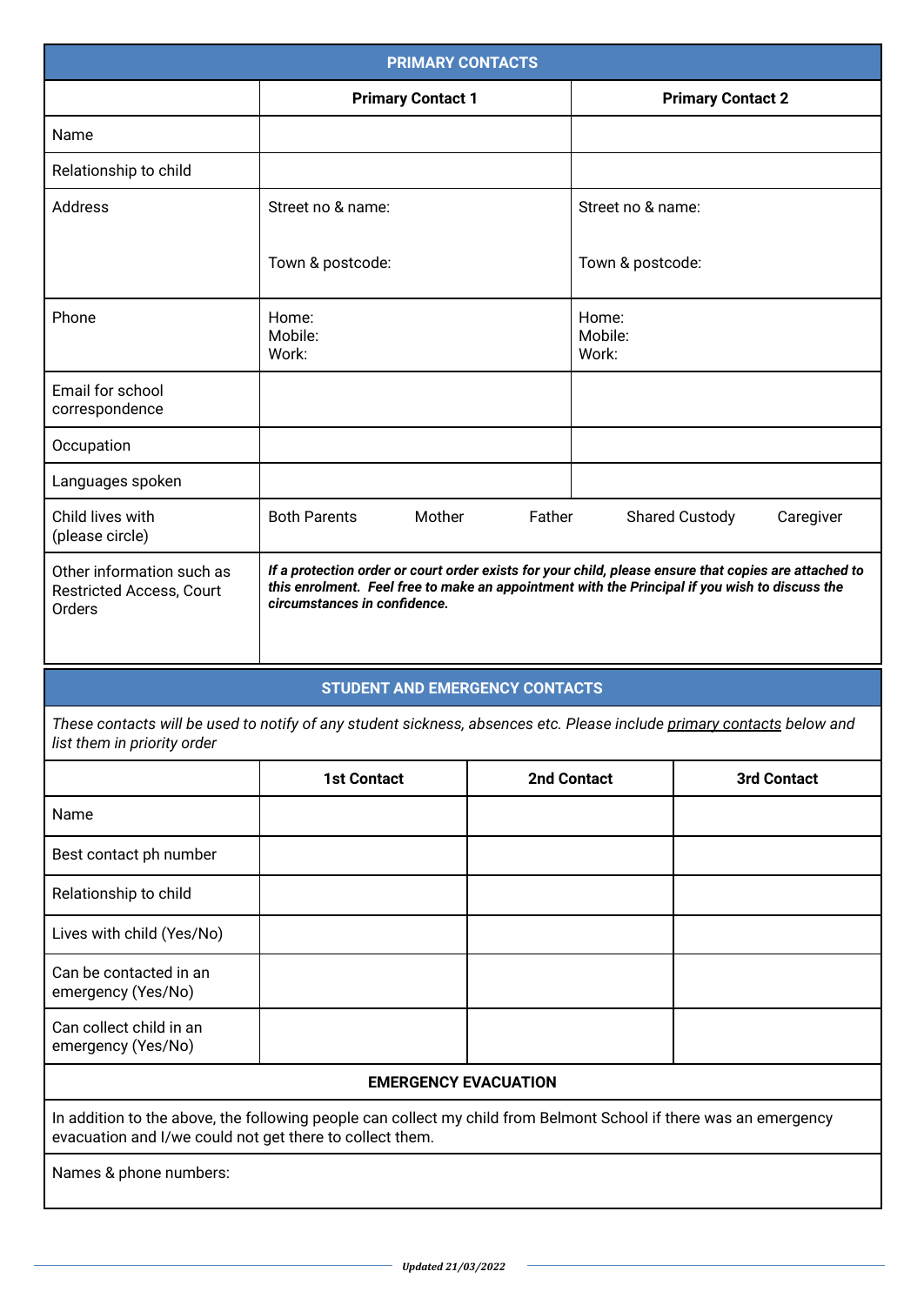| <b>MEDICAL INFORMATION</b>                                                                                                                                                                                                                                                                                      |                                                                                                                                                               |                                          |  |
|-----------------------------------------------------------------------------------------------------------------------------------------------------------------------------------------------------------------------------------------------------------------------------------------------------------------|---------------------------------------------------------------------------------------------------------------------------------------------------------------|------------------------------------------|--|
| Doctor                                                                                                                                                                                                                                                                                                          |                                                                                                                                                               | Phone number                             |  |
| <b>MEDICAL CONDITIONS AND ALLERGIES</b>                                                                                                                                                                                                                                                                         |                                                                                                                                                               |                                          |  |
| Medication can be held in a secure cupboard for students. If you would like medication to be held for your child at<br>school, please complete the Administration of Medication form available here or from the school office. Students are<br>not permitted to hold medication in their school bags/classroom. |                                                                                                                                                               |                                          |  |
| Medical conditions &<br>treatment                                                                                                                                                                                                                                                                               |                                                                                                                                                               |                                          |  |
| Allergies & treatment                                                                                                                                                                                                                                                                                           | Should your child suffer from <i>any</i> Allergies, please complete an <b>Allergic Reaction Action Plan</b> form available<br>here or from the school office. |                                          |  |
| OTHER AGENCIES INVOLVED WITH YOUR CHILD'S DEVELOPMENT                                                                                                                                                                                                                                                           |                                                                                                                                                               |                                          |  |
| If your child has been or is being seen by other agencies to support their development please give details below.                                                                                                                                                                                               |                                                                                                                                                               |                                          |  |
| □ Child Development Service<br>Details:                                                                                                                                                                                                                                                                         |                                                                                                                                                               | $\Box$ Early Intervention<br>Details:    |  |
| $\Box$ Speech & Language Therapy<br>Details:                                                                                                                                                                                                                                                                    |                                                                                                                                                               | $\Box$ Ministry of Education<br>Details: |  |
| $\Box$ Psychologist/Behavioural Support<br>Details:                                                                                                                                                                                                                                                             |                                                                                                                                                               | $\Box$ Other<br>Details:                 |  |

## **SUPPORTING TRANSITION TO BELMONT SCHOOL**

It is important to us that your child has a successful transition to our school. We have a Learning Support Coordinator who may visit your child at their Early Childhood Centre or talk with their previous school to learn more about their strengths, interests and learning needs. By talking with current teachers, we can further understand what works best for *your child in an education setting.*

□ I give permission for Belmont School's Learning Support Coordinator to contact my child's Early Childhood Centre or previous school to support their transition to school.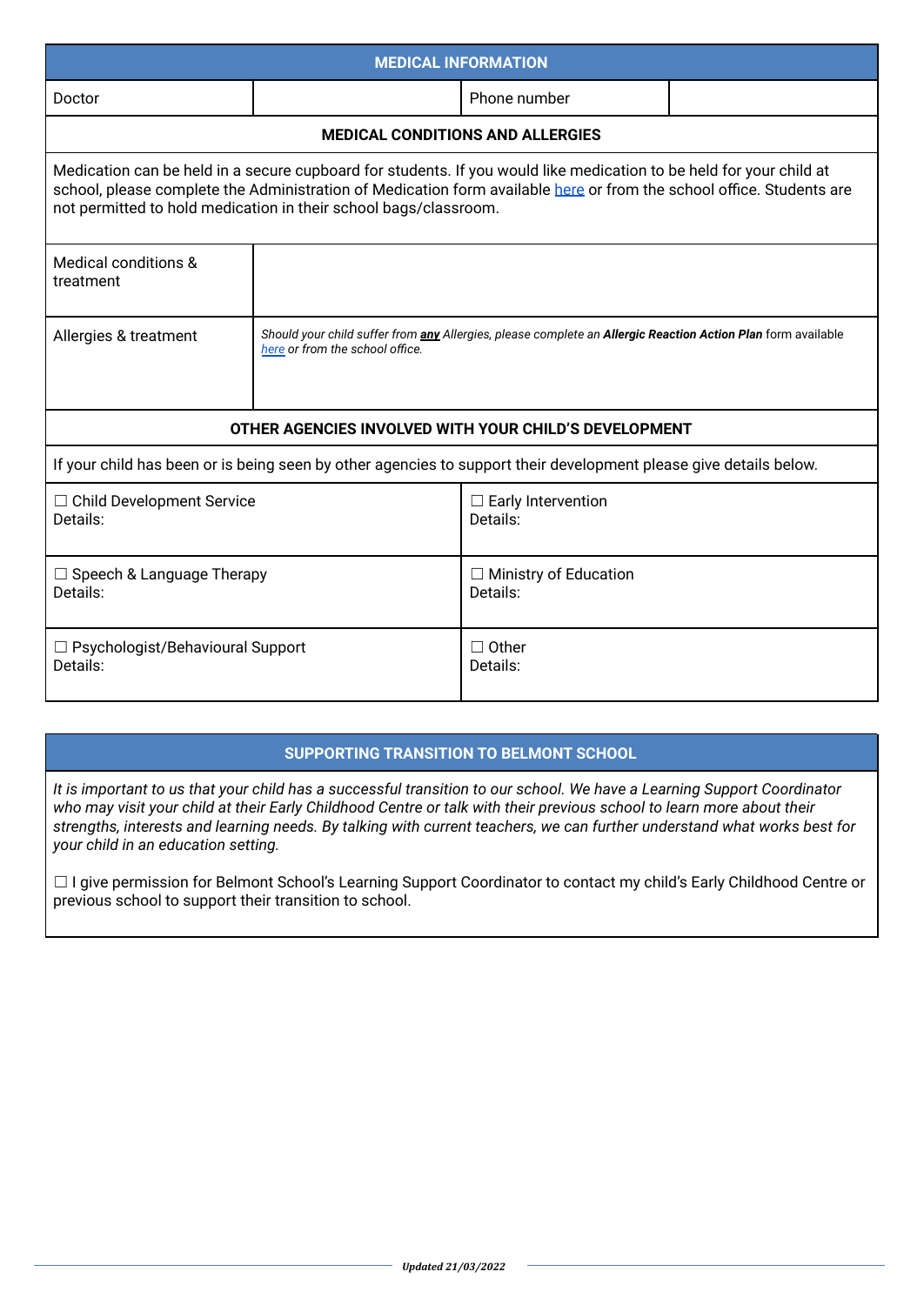

## **Digital Citizenship Responsible Use Agreement**

### **BELMONT SCHOOL STUDENT USER AGREEMENT OVERVIEW**

Digital technologies are tools that can help us learn at school in all sorts of ways. Some of these ways include looking at interesting things online, talking to people, creating music and media, gathering new ideas, and learning how to use tools.

When we use digital technologies and online spaces it's important that we learn ways to keep ourselves safe, and that we make positive choices in ways we behave when we are online. At Belmont School we call this being a 'digital citizen' and good digital citizens help to make our school a safe and positive place for everyone.

This agreement shares what Belmont School does to help make learning online safe, and what we need to do. We know it is not always easy to understand everything about online spaces. It can be complicated at times, and somethings things can go wrong. This is why it's important that we commit to making it as safe as possible to use digital tools and online spaces for learning.

#### **BELMONT SCHOOL'S ROLE**

Belmont School supports you by helping you learn in the best ways we can, and keeping you safe at school whether you are online or offline.

We will do this by:

- helping you to know what you need to do to keep safe online
- helping you to know what to do if it you are worried or upset by anything or anyone online
- making sure we have learning times at school where you can find out more about keeping safe online and safe ways to use your device or computers

#### **YOUR RESPONSIBILITIES**

As a student of Belmont School and also part of our community, we ask you to help make our school a place that is safe, friendly, and fair. This means taking our school values and acting on these whether you're online, or offline, and help to make our school a positive place to learn, connect and play. This is being a 'digital citizen'.

As a digital citizen, you will:

- **Keep it kind.** When you are online, think about others and talk or share in a kind way.
- **Keep it to yourself.** Keep your passwords and information about yourself or other people safe and private.
- **Keep it careful.** Think carefully about what you share and make sure it's something you are proud of and would be happy sharing with someone else face to face.
- **Keep it real.** Not everything you see online is real. It might look or sound real, but some things are made up or fake, so be careful to check or ask a teacher if you're not sure.
- **Keep it honest.** When we copy or use words, pictures and ideas from the internet, we need to make sure we share these things in the right way and follow the rules for sharing things that don't belong to us.
- Keep it fair. Make sure you check with others if it is okay to record them, or share photos or videos with them in it. They should have a say in what happens to things that go online if they are in them.
- **Use personal devices sensibly.** Personal devices are not to be use during the school day. They need to be handed to the teacher when you arrive at school and collected at the end of the day.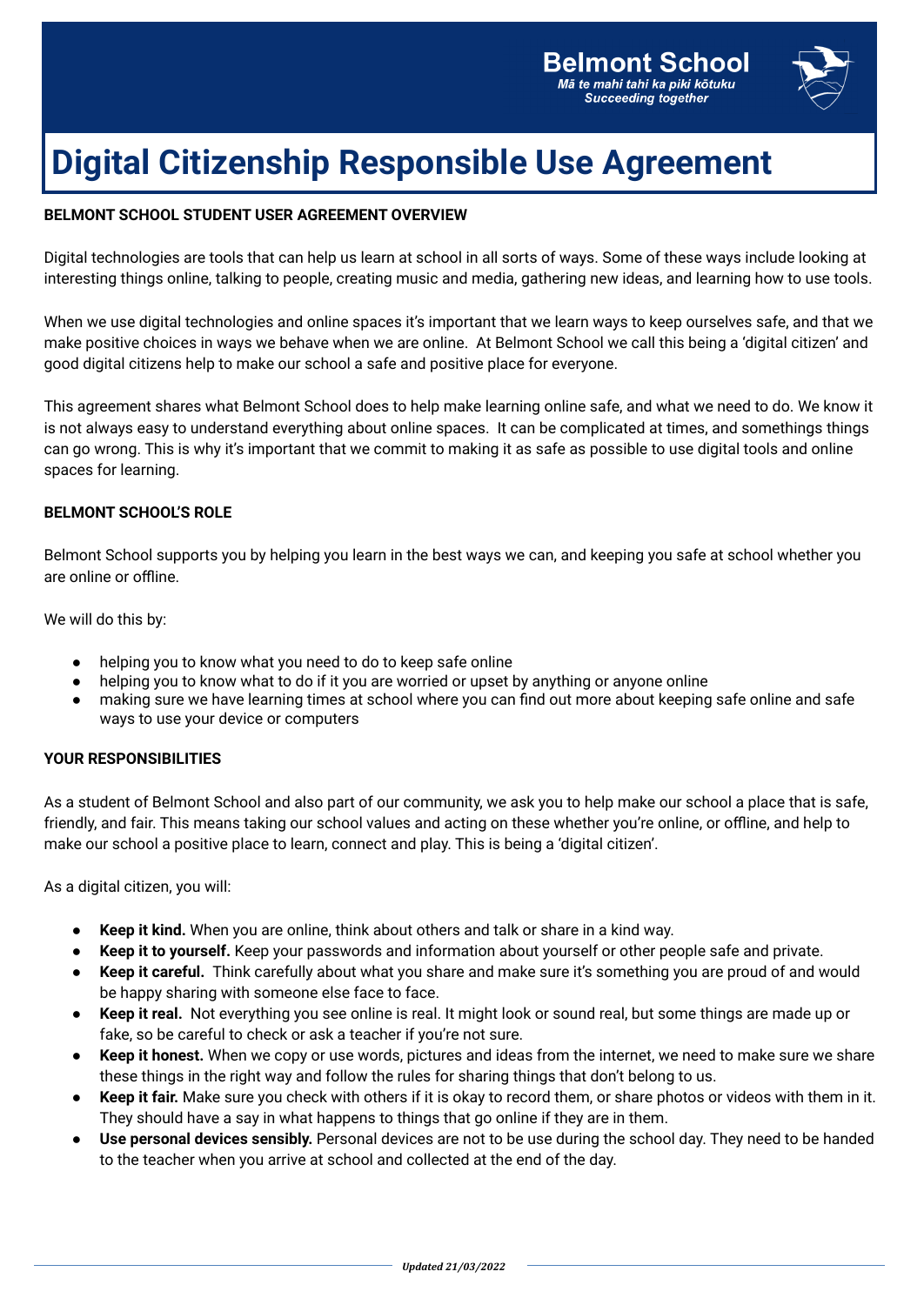#### **WHEN THINGS GO WRONG ONLINE**

Even when people try to do the right thing, sometimes things go wrong. If you or somebody you know does something online that isn't okay maybe by accident or on purpose, your teachers will help you to sort it out. If you see things online that make you feel worried or upset, your teachers will help you sort it out. The important thing is to tell a teacher or another adult you trust.

**Online bullying.** Online bullying is not okay at our school at any time. If somebody is saying mean or hurtful things about you or somebody else online, talk to a teacher or trusted adult. They will help you with what to do. Don't delete or hide the messages or pictures because these are important to show what has been happening. Turn your screen off and then go tell a teacher or trusted adult.

**Report a problem.** If you see something online that you don't think should be there, tell a teacher or a trusted adult at school as soon as you can. This is really helpful, and means we get to fix the problem quickly. The school will look and see how to fix it, and take away the problem.

**Online safety support.** Netsafe helps people to be safe online. They can help you or your family if you are having problems online. They have free, private help for you and your family for any online safety problems, and they are there to help seven days a week. You can get hold of them on the phone 058638723, or their website at netsafe.org.nz

## **STUDENT STATEMENT**

I know about the ways I should use digital devices and online spaces at school for learning. I know that I should be kind, careful and responsible when I use devices, and when I go online, and this is the same for the devices that school owns, or if it is my own device that I bring to school.

I know that if I behave in ways that are not safe online, or kind or responsible, that this is not okay at Belmont School. There may be some actions that my school might have to take.

I understand and agree to use digital technology and the internet at school safely and for learning, whether it is on a school device or one I have brought from home.

| Name of caregiver giving permission |         |
|-------------------------------------|---------|
| Date of caregiver giving permission | Signed: |

## **PARENT / CAREGIVER DECLARATION**

I know that if my child makes choices or behaves in ways that don't align with this Student User Agreement there may be consequences or outcomes that the school will talk about with me.

| Name of caregiver giving permission |         |
|-------------------------------------|---------|
| Date of caregiver giving permission | Signed: |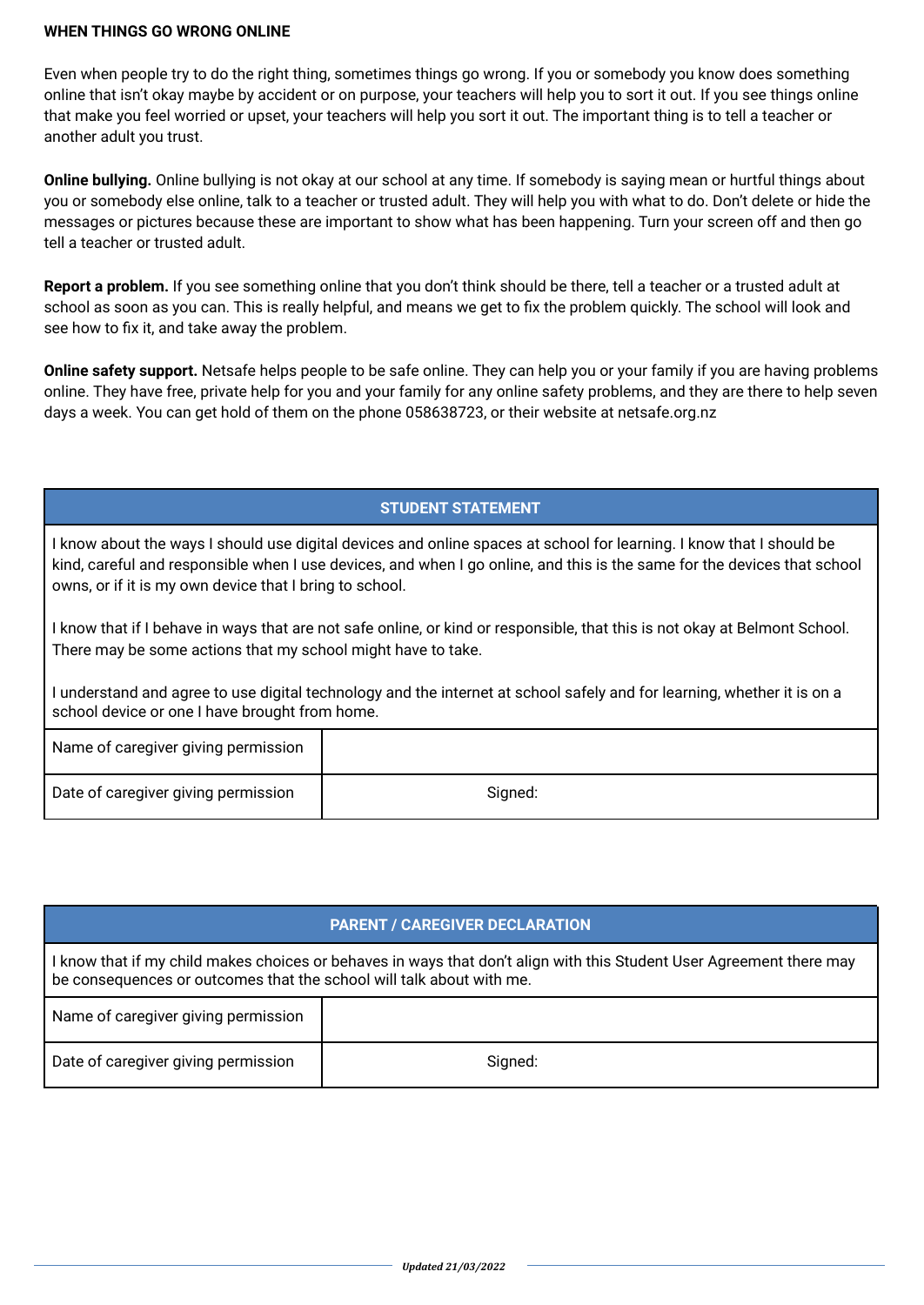

# **Student Permission Form**

| <b>Child's name:</b>                                                                                                                                                                                                                                                                                                                                                                                                         |                          |  |
|------------------------------------------------------------------------------------------------------------------------------------------------------------------------------------------------------------------------------------------------------------------------------------------------------------------------------------------------------------------------------------------------------------------------------|--------------------------|--|
| <b>Medical Treatment</b><br>I give permission for the school to sanction any required emergency medical treatment and agree to<br>abide by the school's protocol for decision making.                                                                                                                                                                                                                                        |                          |  |
|                                                                                                                                                                                                                                                                                                                                                                                                                              | (please circle) YES / NO |  |
| <b>Walks In the Local Environment</b><br>I give permission for my child to go on walks in our local environment for educational purposes appropriate to the<br>school environment. Specific permission will be sought for trips involving<br>greater distances or high risk situations.                                                                                                                                      |                          |  |
|                                                                                                                                                                                                                                                                                                                                                                                                                              | (please circle) YES / NO |  |
| <b>Applying Sunscreen</b><br>I give permission for my child to have sunscreen applied as necessary during outdoor activities.                                                                                                                                                                                                                                                                                                |                          |  |
|                                                                                                                                                                                                                                                                                                                                                                                                                              | (please circle) YES / NO |  |
| <b>Publication of Student's Name and Photos on Facebook</b><br>I give permission for Belmont School to publish my child's first name and photo on Facebook & the school website<br>acknowledging celebrations.                                                                                                                                                                                                               |                          |  |
|                                                                                                                                                                                                                                                                                                                                                                                                                              | (please circle) YES / NO |  |
| <b>Photography/Reproduction of Student Work</b><br>I give permission for Belmont School to use examples of my child's work or photographs of my child while taking part in<br>various activities at school. These photographs could appear on our website or on promotional material or other forms<br>of media eg. newspaper, television etc. If students are to be identified by name, specific permission will be sought. |                          |  |
|                                                                                                                                                                                                                                                                                                                                                                                                                              | (please circle) YES / NO |  |
| <b>Internet Safety</b> (please read the Responsible Use Agreement)<br>My child and I have read the Belmont School Responsible Use Agreement and we are aware of<br>the school's initiatives to maintain a Net Safe learning environment, including my child's responsibilities. My child and I<br>agree to abide by the Responsible Use Agreement                                                                            |                          |  |
| I have completed the Parent Declaration and returned with the enrolment forms.                                                                                                                                                                                                                                                                                                                                               |                          |  |
|                                                                                                                                                                                                                                                                                                                                                                                                                              | (please circle) YES / NO |  |
| Name of caregiver giving permission                                                                                                                                                                                                                                                                                                                                                                                          |                          |  |
| Date of caregiver giving permission                                                                                                                                                                                                                                                                                                                                                                                          | Signed:                  |  |
| Unless otherwise notified this permission will remain current for the                                                                                                                                                                                                                                                                                                                                                        |                          |  |
| duration of your child's time at Belmont School.                                                                                                                                                                                                                                                                                                                                                                             |                          |  |